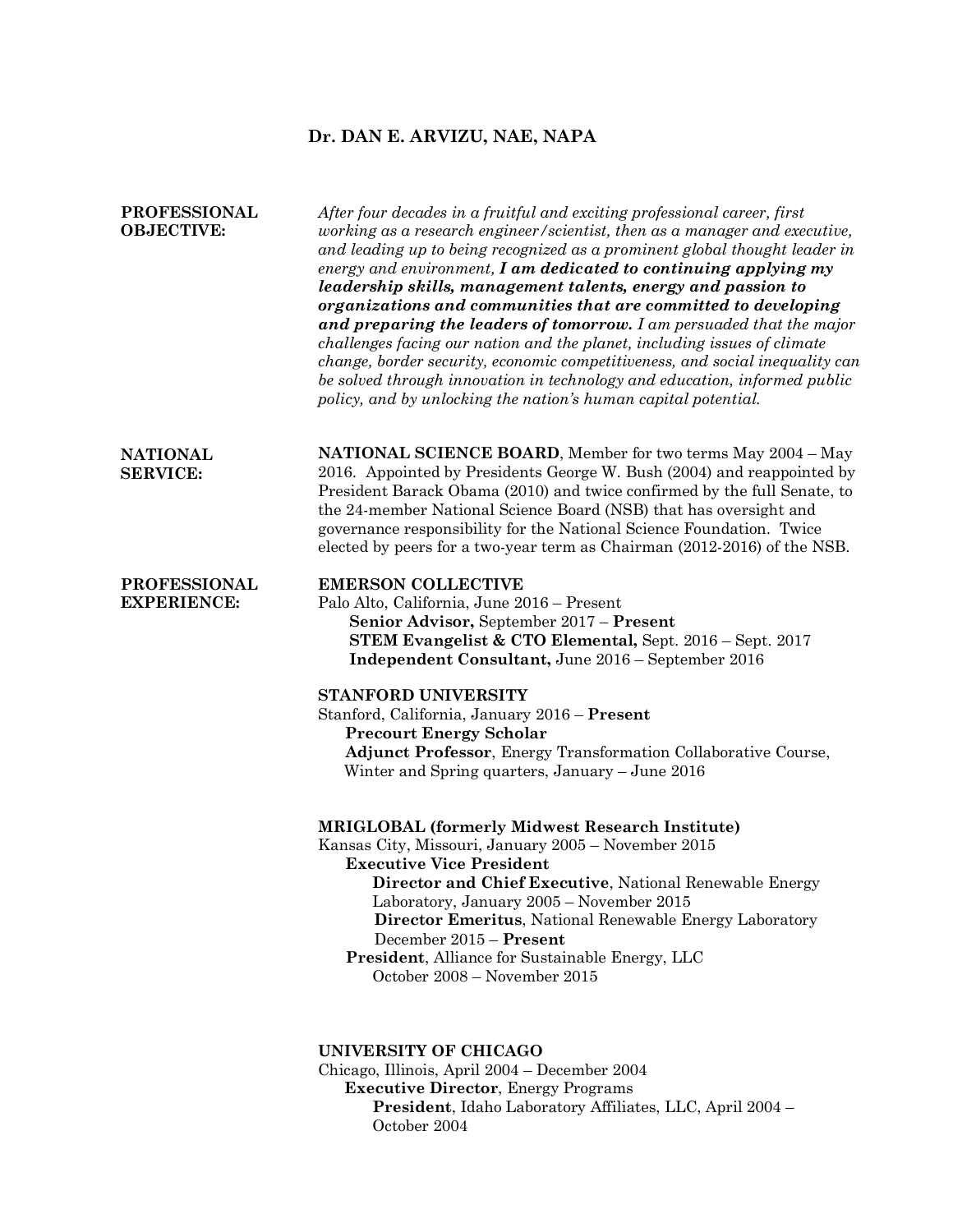Greenwood Village, Colorado, July 1998 – April 2004 **Senior Vice President**

> **Chief Technology Officer,** Federal and Industrial Businesses, April 2002 – April 2004

**Co-Managing Director,** Amended Silicates, LLC, November 2003 – October 2004

**Corporate Intellectual Property Executive,** April 2002 – December 2003

**Director**, Energy and Industrial Systems Business Unit, October 1999 – April 2002

 **Vice President**

**Director**, Energy Technology, October 1998 – October 1999 **President,** Sustainable Energy Solutions, LLC, July – October 1998

### **SANDIA NATIONAL LABORATORIES**

Albuquerque, New Mexico, June 1977 – 1998 **Director**, Materials and Process Sciences Center, 1997 – 1998 Advanced Energy Technology and Policy Center, 1993 – 1997 Technology Transfer and Policy Center, 1991 – 1992 **Manager**, Technology Transfer Department, 1988 – 1991

**Supervisor**, Photovoltaic Cell Research Division, 1986 – 1988 Photovoltaic Concentrator Research Division, 1984 – 1986 **Member of Technical Staff**, Solar Programs, 1977 – 1984

#### **BELL TELEPHONE LABORATORIES**

Denver, Colorado, 1973 – 1977 **Member of Technical Staff**, Electronic Switching Systems Laboratory, heat transfer specialist, 1973 – 1977

#### **TEXAS INSTRUMENTS**

Dallas, Texas, 1969 – 1972

**Cooperative Education Student,** Government Products Division, manufacturing engineer apprentice, 1969 – 1972

**EDUCATION: Bachelor of Science**, Mechanical Engineering, **New Mexico State University**, Las Cruces, NM, May 1973 **Masters of Science**, Mechanical Engineering, **Stanford University**, Stanford, CA, September 1974 **PhD**, Mechanical Engineering, **Stanford University**, Stanford, CA, January 1982

**PERSONAL:** Married to the former Sheryl K. Tatman. We are proud parents in our blended family of eight grown children and eight grandchildren. Active DOE Q clearance since 1976. Presently held through the National Renewable Energy Laboratory and the Department of Energy's Energy Efficiency and Renewable Energy office. Conversational Spanish speaker.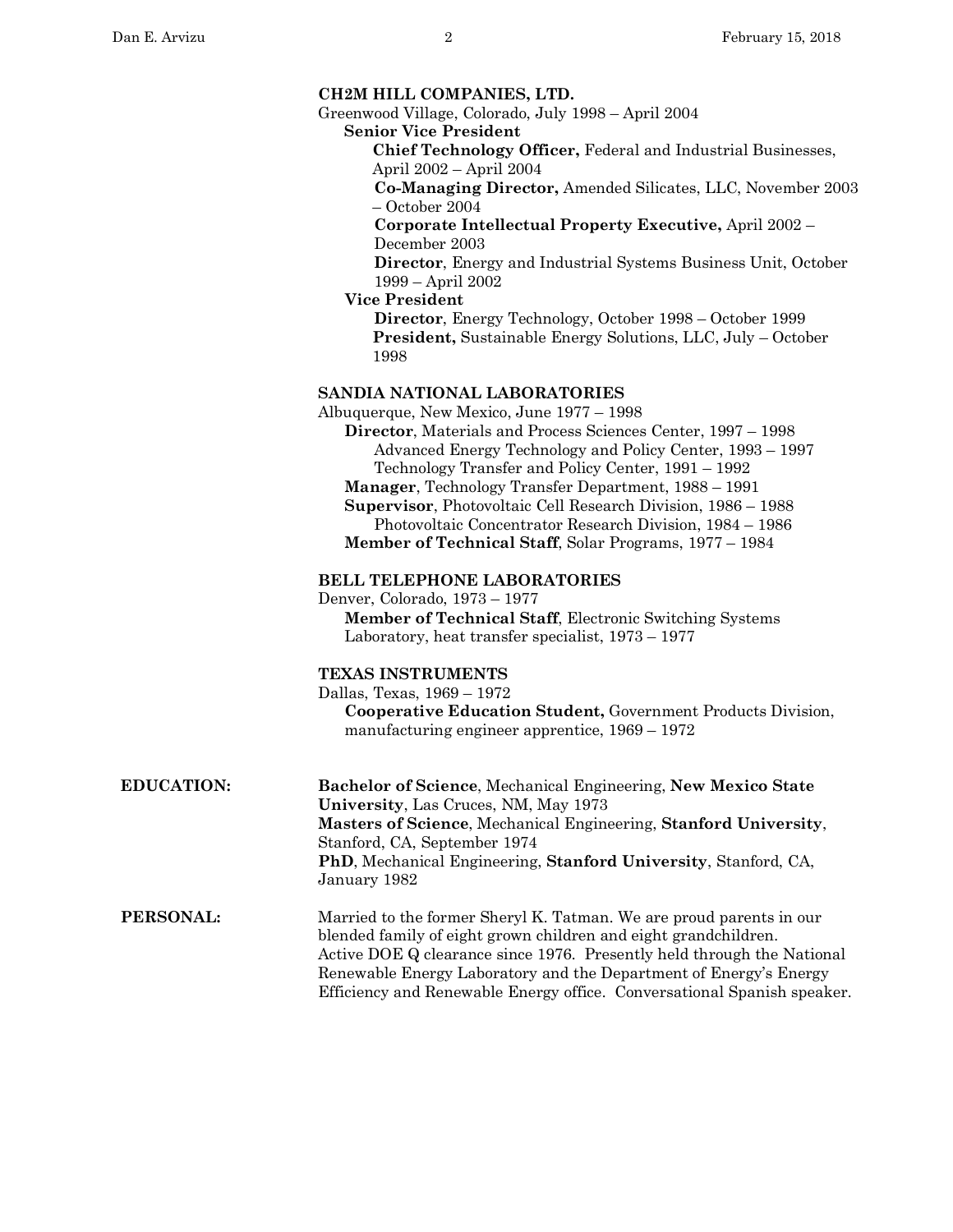### **CAREER ACCOMPLISHMENTS AND HIGHLIGHTS:**

- As a member of **Emerson Collective** founded by Laurene Powell Jobs, I have been a chief architect for creating a strategy and approach for Emerson Elemental's practice, whose mission it is to strengthen the synergy between humanity and nature. Building on the many years of working on energy and environment R&D, I helped create the strategy for philanthropy to invest in for-profit early stage startups in energy and environment, with extraordinary entrepreneurs who will move disruptive technologies into the market to accelerate the transition to a low carbon energy future that empowers the underserved, improves quality of life for all, and contributes to the national well-being, economic development, and competitiveness.
- After more than four decades of professional engagement in the clean energy field, and more than a decade at the **National Renewable Energy Laboratory (NREL)** I have become one of the world's leading experts on renewable energy and sustainable energy. In the almost 11 years at NREL, I testified before Congress at least a dozen times, provided 6 Congressional caucus briefings, and keynoted more than 60 major national and international conferences.
- As Director and Chief Executive of DOE's National Renewable Energy Laboratory, I established a new vision and strategy and then oversaw the implementation of a new institutional strategy to position the Lab for higher impact and contributions to national energy challenges. During my 11-year tenure, I doubled the budget from less than \$200M to almost \$500M, I hired over 1000 staff, and attracted over \$500M of government investment in infrastructure to move NREL out of leased space into a new world class sustainable campus. We commissioned the first DOE Leed Platinum Building (all new buildings are now Leed Pt) and the world's largest commercial Net-Zero energy office building, totally powered on an annual basis by solar photovoltaics.
- As Chief Technology Officer of **CH2M HILL's** Energy, Environment and Systems Businesses for Federal and Industrial clients, defined and organized the global technology practices to lead technology innovation, and create technology business ventures for emerging markets to significantly enhance shareholder value for the firm.
- As the first Director and lead developer of CH2M HILL's global energy business, accomplishments include creating and developing an energy and power business from the ground up which became profitable in the second year with revenues of >\$100M.
- While at **Sandia National Labs** I managed/led a world-class materials and process sciences R&D (program budget of  $\sim$ \$100M) effort in support of DOE nuclear defense and energy programs at Sandia. I also pioneered lab/industry and lab/lab partnership efforts, led Sandia technology transfer program to be among DOE's best with many cooperative partnerships worth several \$B's with U.S. industry.
- Managed research efforts that held world-record solar cell efficiencies in silicon, gallium arsenide, and multi-junction technology. Designed and built a world record 17% efficient concentrating solar cell module.
- Active champion and role model for cultivating and mentoring women and minority students into pursuing careers in science & engineering.

**PUBLICATIONS AND PRESENTATIONS:** Over the past 35 years I have published many technical review papers and given invited technical talks and lectures, primarily in technical conferences, on subjects ranging from national and international **energy technology R&D and policy** including progress in **advanced clean energy technologies** such as renewable energy, clean coal, and advanced nuclear, to **material science** for national security and the environment, to **technology transfer** and private/public **partnerships**.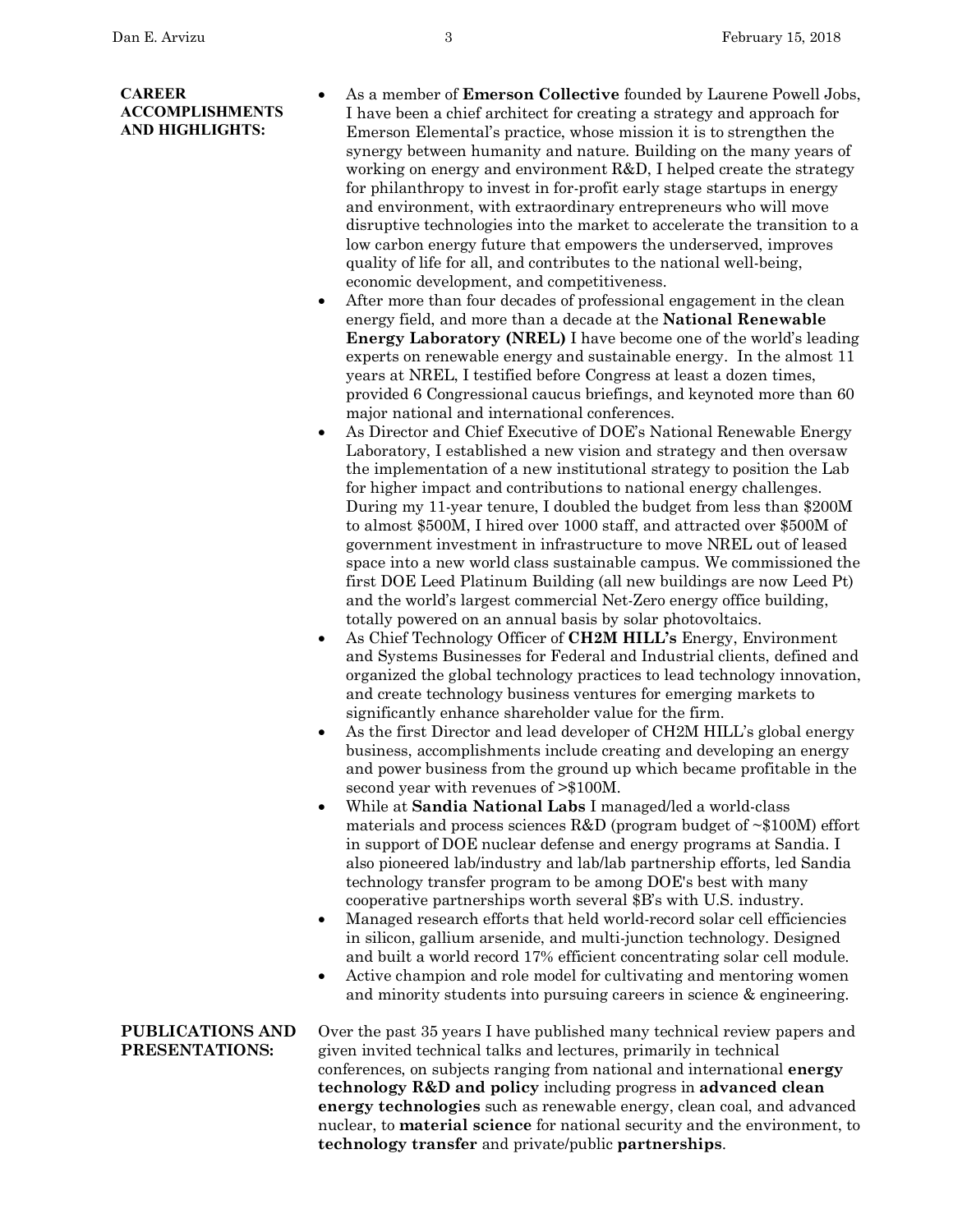## **AWARDS AND RECOGNITION:**

- Department of Energy, **Secretary of Energy's Exceptional Service Award**, December 2015
- **New Mexico State Commencement Speaker** and **Honorary Doctor of Science** Recipient, December 2015
- **Recognized by the U.S. House of Representatives** on the House floor on November 4, 2015 by Congressman Edward Perlmutter, upon my retirement from NREL, for "…**Outstanding stewardship of the Nation's National Renewable Energy Laboratory**."
- University of Colorado at Denver Wirth Chair **2015 Sustainability Award**, August 2015, presented by Senator Tim Wirth, and Cabinet Secretaries, Federico Pena, Ken Salazar, and Ernest Moniz.
- **National Academy of Engineering**, elected **Fellow**, for "leadership in the renewable and clean energy sectors, and for promoting national balanced energy policies." September 2014
- *US News* **2013 STEM Leadership Hall of Fame**, June 2013
- New Mexico State University College of Engineering **2012 Distinguished Alumnus** and **Circle of Honor**, October 2012
- American Society for Engineering Education National Hispanic Heritage Month **recognized as NREL's Director and for helping shape national research policy**, September 2012
- Hispanic Engineer & Information Technology Magazine **Top 200 Most Influential Hispanics in Technology**, March 2011
- **National Academy of Public Administration**, Elected **Fellow**, November 2010
- Florida Museum of Science and Industry **Hispanic Scientist of the Year**, October 2010
- French American Chamber of Commerce 2010 **L'Esprit de France Award** in recognition of contributions to French-American research collaboration
- Society of Hispanic Professional Engineers Colorado recognition as "**Hispanic leader in our community,"** April 2010
- Jefferson Economic Council 2009 **Pioneer Award** for pioneering leadership and exemplary contributions to Jefferson County's economy
- Hispanic Contractors of Colorado 2009 **Public Achievement Award**
- Inducted into the **Hispanic Engineer National Achievement Award Conference Hall of Fame,** 2008
- World Renewable Energy Congress X (WREC), **The Special WREC & Congress Council Award for outstanding contributions to renewable energy globally,** 2008
- Appointed by CH2M HILL Executive Management to inaugural class of **Technology Fellows**, 2002
- Hispanic Engineer National Achievement Award Conference winner of the 1996 **Executive Excellence** award, Houston, Texas, 1996
- Technology Transfer Business Magazine Feature Article "**A Day at Sandia puts Technology Transfer in Far Sharper Focus**," 1993
- Washington Technology Publication, Feature Article "**One of six leaders, who make it happen**," 1992
- North America Technology Commercialization Publication, **Feature interview on technology transfer**, 1992
- New Mexico State University awarded **Ingeniero Emenente**, for contribution to the engineering profession, 1990
- Albuquerque Tribune, Selected as "**Rising Star in Science**," 1989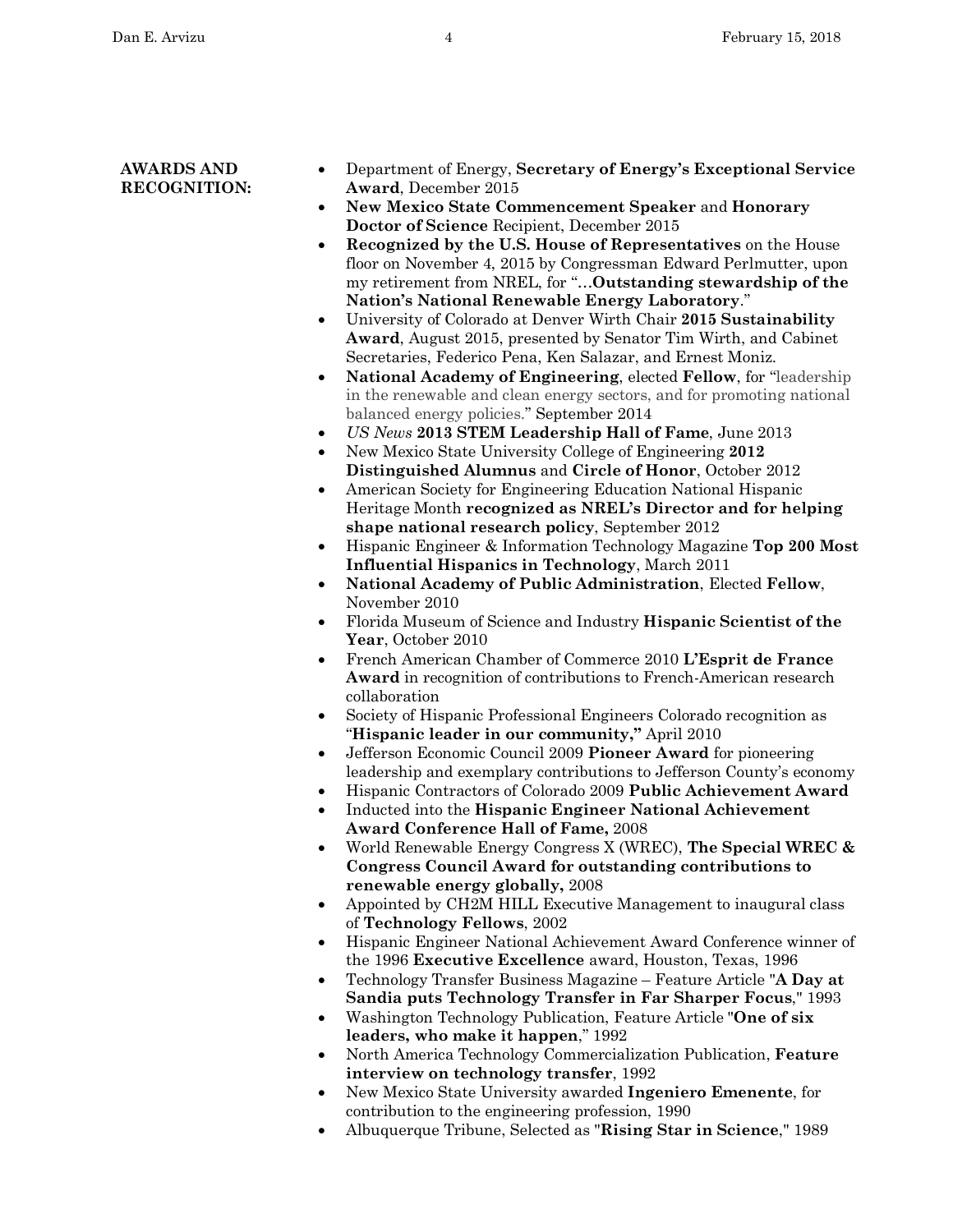## **EXTERNAL ADVISORY BOARDS:**

## **Current**

- **State Farm Mutual Board of Directors**, June 2009–Present
- **Myco Technologies,** Board of Directors, 2017—Present
- **Stanford Precourt Institute for Energy Advisory Council**, 2011– Present
- **Stanford Precourt Institute for Energy Global Climate and Energy Project (GCEP) Advisory Board**, 2011–Present
- **Singapore International Advisory Panel on Energy**, 2008– Present
- **Solar Energy Research Institute of Singapore (SERIS) International Advisory Panel**, 2008–Present
- **US News STEM Advisory Council**, 2013–Present
- **Lawrence Hall of Science,** University of California, Berkeley, **Coding Internships**, NSF Grant 2017 – Present

# **Previous**

- **National Science Board**, Member 2004–2016 (Chair, 2012–2016)
- **AIST 100% Renewable Energy in Fukushima Project**  International Advisory Committee, 2013–2016
- **Council on Competitiveness U.S. Manufacturing Competitiveness Initiative** Steering Committee, 2011–2016
- **Museum of Science and Industry,** National Board, 2011–2016
- **American Council on Renewable Energy** Advisory Board, August 2005–2017
- **Colorado Energy Research Collaboratory Authority** Board of Directors**,** appointed by the Colorado Legislature, 2007–2015
- **Metro Denver Economic Development Council (MDEDC)**, 2008– 2015
- **Council on Competitiveness US-Brazil National Laboratory Initiative** Steering Committee, 2013–2015
- **California IOUs/LADWP/SMUD** Advisor to the **50% RPS Commission Report**, 2013–2014
- **CleanTech Investor Summit** Advisory Board, 2009–2014
- International Advisory Board of the **InterSolar North America Conference 2013**, 2013–2014
- **American Society of Mechanical Engineers (ASME) Frank Kreith Energy Award** Committee, 2006–2014
- **Great Minds in STEM (formerly Hispanic National Achievement Award Conference [HENAAC]),** Board of Directors, 2000–2013. Chair, Executive Committee, 1999–2004
- **The National Academy of Sciences** U.S. National Member Organization for the **International Institute for Applied Systems Analysis (IIASA)**, May 2011–March 31, 2014
- **NYS2100 Infrastructure Commission and Energy** Subcommittee, 2012–2013
- Member**, Alliance to Save Energy Commission on Energy Efficiency Policy**, 2012–2013
- **IIASA Global Energy Assessment** Council Member, 2008–2012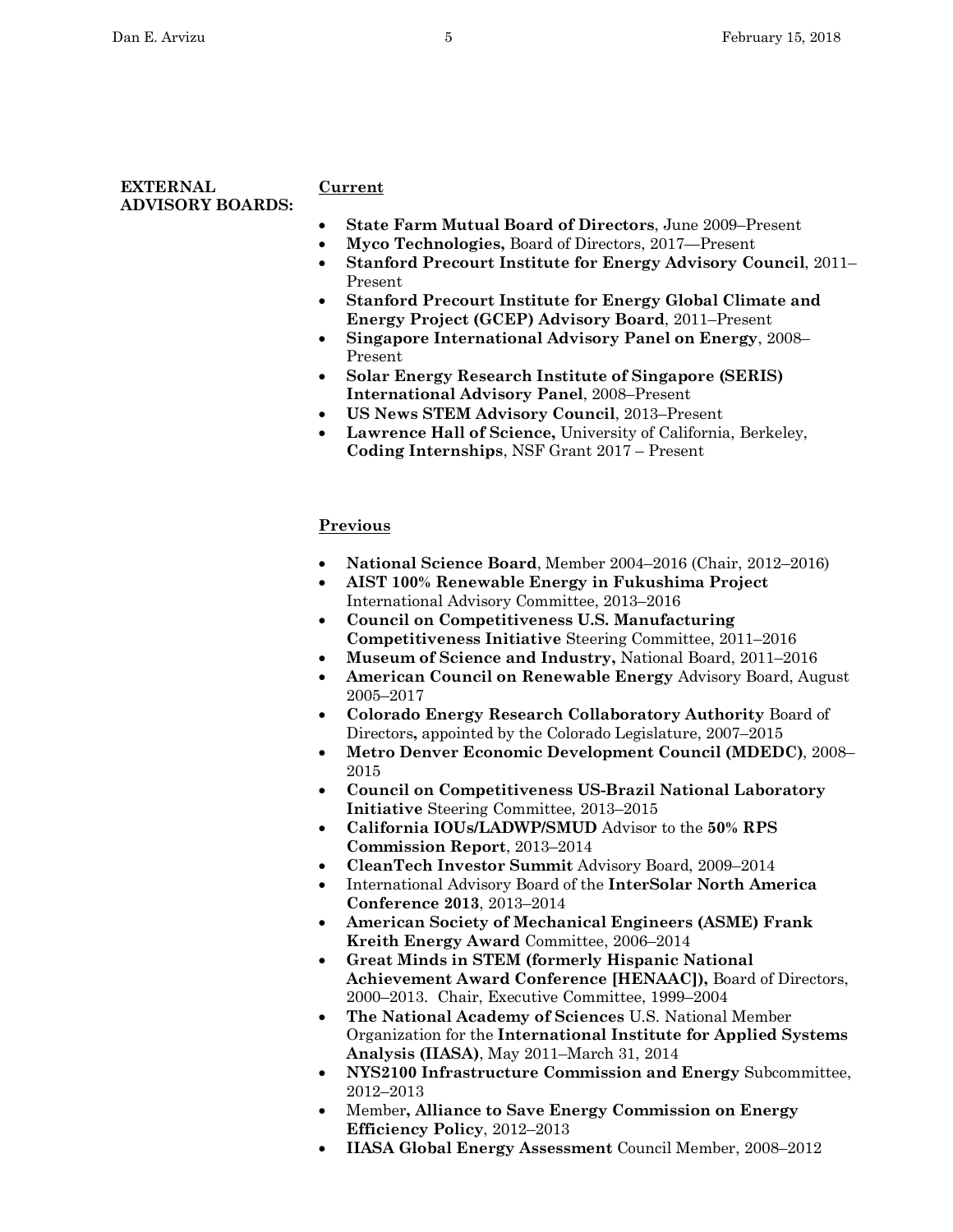- **Hawaii Clean Energy Initiative Integration** Steering Committee, 2008–2012
- **Intergovernmental Panel on Climate Change,** Chapter Lead Author on Solar for a Special Report on the Greenhouse Gas Mitigation Potential of Renewable Energy, January 2008–May 2011
- **The National Academies Science Ambassador Program** Advisory Board, 2009–2010
- **Xcel Energy SmartGridCity** Advisory Council**,** ongoing project pushing pioneering smart grid technology, 2008–2011
- **Harvard Kennedy School Energy Research, Development, and Deployment Policy Project** Advisory Committee**,** led by Drs. John Holdren and Venkatesh Narayanamurti, 2008–2010
- **World Economic Forum** Global Agenda Council **on Alternative Energies**, 2008–2009
- **Co-chair, National Science Board** Task Force on **Sustainable Energy,** 2007–2009
- **XPRIZE Foundation Energy** Advisory Council, 2007–2009
- **DOE National Laboratory Directors Council** Executive Committee, Vice Chair**,** elected by peers to represent all national laboratories as an interface to the Secretary of Energy, 2007–2008; 2012–2015.
- **Fermi Research Alliance LLC, FermiLab** Board, 2007–2008
- **University of Colorado Wirth Chair** Advisory Board, 2005–2009
- **New Mexico State University**, College of Engineering Advisory Board, 2005–2010; Mechanical Engineering Academy, Charter member, 1988–2009
- **Colorado Innovation Summit** Advisory Board, 2003–2009
- Advisor to **Division of Engineering and Physical Sciences Committee,** appointed by William Wulf, President of the National Academy of Engineering, for term through December 2003
- **National Coal Council** Member appointed by Secretary of Energy Spencer Abraham, for the term 2002–2005
- **Greater Metro Denver** Advisory Board of the **Salvation Army**, 2001–2007
- **Army Science Board** Member appointed by Secretary of Defense, William Cohen, for the term 2001–2003
- **Sandia National Laboratories, Geoscience and Environment Center,** External Advisory Board, for the term 2000–2004
- **Colorado School of Mines**, Visiting Industrial Advisory Board, 1999–2009
- **University of Texas El Paso**, Advisory Board for Model Institute for Excellence Program, 1995–2009; Engineering Advisory Board, 1995– 2009
- **National Technology Transfer Center** Charter Member of Advisory Board, Wheeling, West Virginia, 1995–1997
- **Solar II Commercialization** Advisory Board, 1993–1996
- **Association of Federal Technology Transfer Executives**, Charter Member, 1992–1996
- **IEEE Electron Device Society**, Administrative Committee, representative for PV Specialist Conference, 1986–1990
- **ASME**, Member of the Technology Transfer Committee, Participated on Solar Standards Committees, Member, 1972–2009